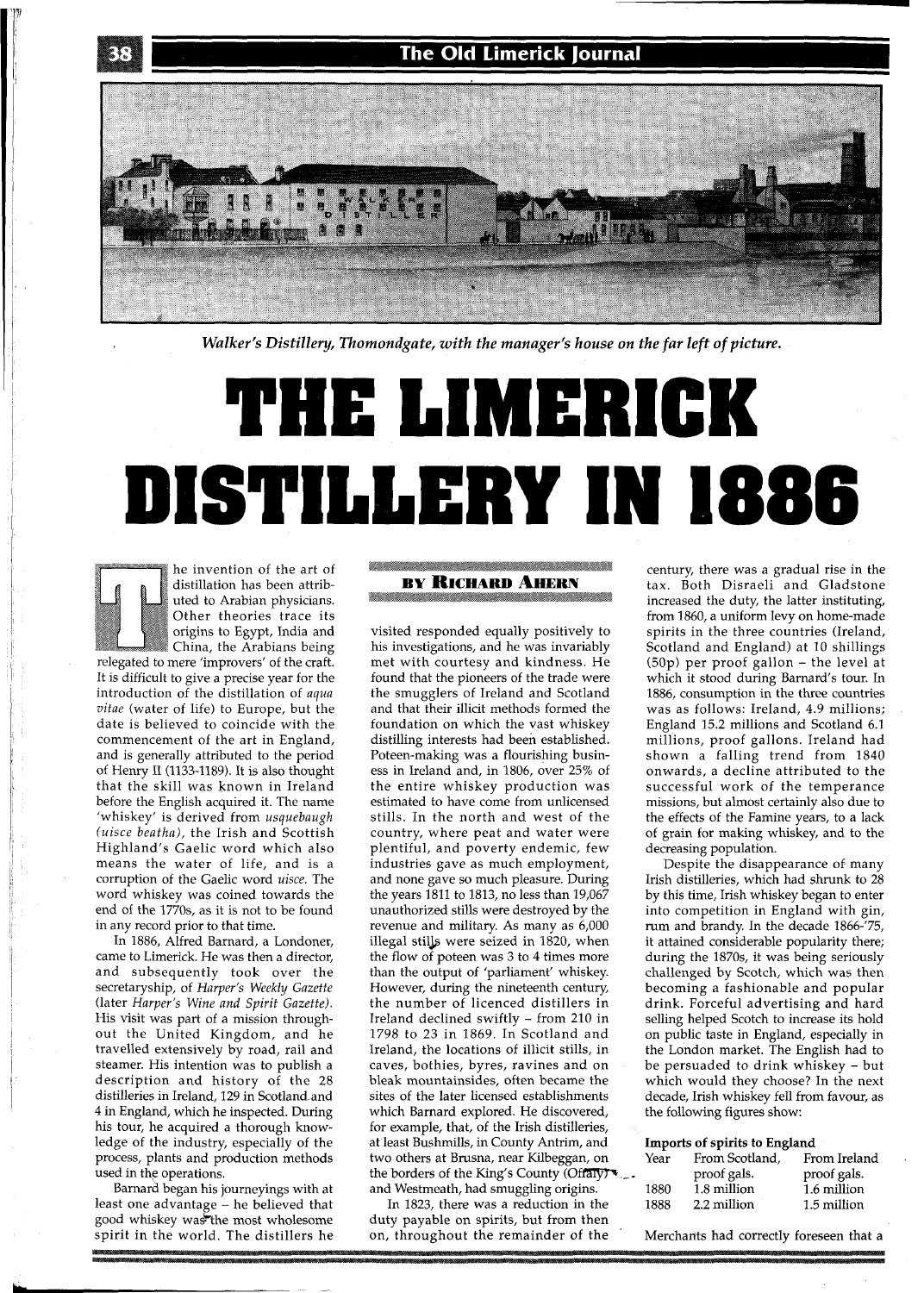

**Thomond Bridge, with the distillery in the background.** 

moderately-priced whiskey could be obtained from judicious blendings of malt and grain spirit; in the case of certain undistinguished whiskies, blending made them palatable and profitable. James Buchanan had already devised his celebrated 'Black & White' blend, which became a distinctive brand name.

By this time, Irish distillers were exporting to every land to which emigrants had found their way. After England, the United States was an expanding market, but they did not overlook possibilities for new markets throughout the Empire, especially in India. There had also been many changes in the working of the distilleries, which had, by then, grown into a legalized and vast revenue-producing industry, and illegal distillation had been virtually stamped out. Under an able staff of revenue officers, the 'evil' had been almost entirely overcome, and the following decennial statement shows the number of detections made over a fifty year period: **<sup>a</sup>**

|       | Year Ireland |     | Scotland England Total |       |
|-------|--------------|-----|------------------------|-------|
|       | 1834 8.192   | 692 | 314                    | 9,198 |
|       | 1844 2,574   | 177 | 213                    | 2.964 |
|       | 1854 1,853   | 73  | 301                    | 2,227 |
|       | 1864 2,757   | 19  | 84                     | 2,860 |
| 1874  | - 796        | 6.  | 12                     | 814   |
| 1884. | 829          | 22. | -5                     | -856  |

There was, however, a slight revival of illicit distilling in the 1880s in both Ireland and Scotland. Its resurgence in England was almost entirely connected with Irish immigrants, as were the shebeens of Glasgow. The Irish enthusiasm for smuggling produced about 1,000 detections a year in the 1880s, whereas in Scotland the number had fallen to about 20 annually.

Alfred Barnard clearly derived much satisfaction and enjoyment from his journeyings, although they were sometimes long and wearisome, as when he travelled from Galway to Limerick. Having concluded his inspection at Mr. Persse's distillery, Nun's Island, Galway, he set out for Limerick, and this was to be:

*one of the most tedious journeys we had experienced during our lengthened stay in Ireland. The train proceeded for a greater part of the way at a snail's pace, through an uninteresting track, and to make matters worse, the railway guard kept the train waiting at several stations whilst he imparted the latest political news and local gossip to the stationmaster and his clerk.*  **4** 

Nearing his destination, the scene changed and Barnard found himself travelling rapidly through more pleasant countryside, along which the fastflowing waters of the Shannon swept on to the sea. Soon the spires of Limerick came into view, and, shortly afterwards, he reached the Great Southern & Western Railway Station at Nelson (now Parnell) Street. Here he found an 'omnibus' from the hotel waiting for him. After dining, he 'sauntered forth in the cool of the evening to take stock' of his surroundings. He visited some well-filled churches in Newtown Pery, and then strolled along the riverside, before returning to his hotel.

On the following morning, Barnard

was driven to Archibald Walker's Distillery in Thomondgate, by way of Thomond Bridge. Over 70 people were employed there, many for-a good number of years. On his arrival, he was welcomed by the manager and conducted on a walk through the establishment. The works and buildings covered more than 6 acres and were built, beside the Shannon, to a functional plan, so as to work largely by gravitation, and there was, naturally enough, an inexhaustible supply of water for every purpose. He commenced his inspection at the maltings and barley-lofts, which formed a large building, 203 feet long and 103 feet wide, designed in the shape and appearance of an old baronial castle, having two small, inner courtyards, each of which was reached through a stone archway.

The grain-lofts, adjoining the maltings, were 110 feet long and 90 feet wide, and were situated over a large bonded warehouse, where a powerful little engine hoisted the grain to these floors at the rate of ten barrels a minute. The two malting-floors were connected with four kilns, two in the centre, and one at each end of the building; two were floored with perforated Worcester tiles, the others with wire cloth; and all of them were heated by open furnaces. The maltings were connected with each other on both floors by two spacious galleries.

On his way to the mill, Barnard passed through the brewhouse, which contained the four large brewing-tanks, tuns etc. The mill was a spacious, lofty bufiding, divided into two separate departments, one for the grinding of grain, and the other for malt; the former contained four pairs of stones and the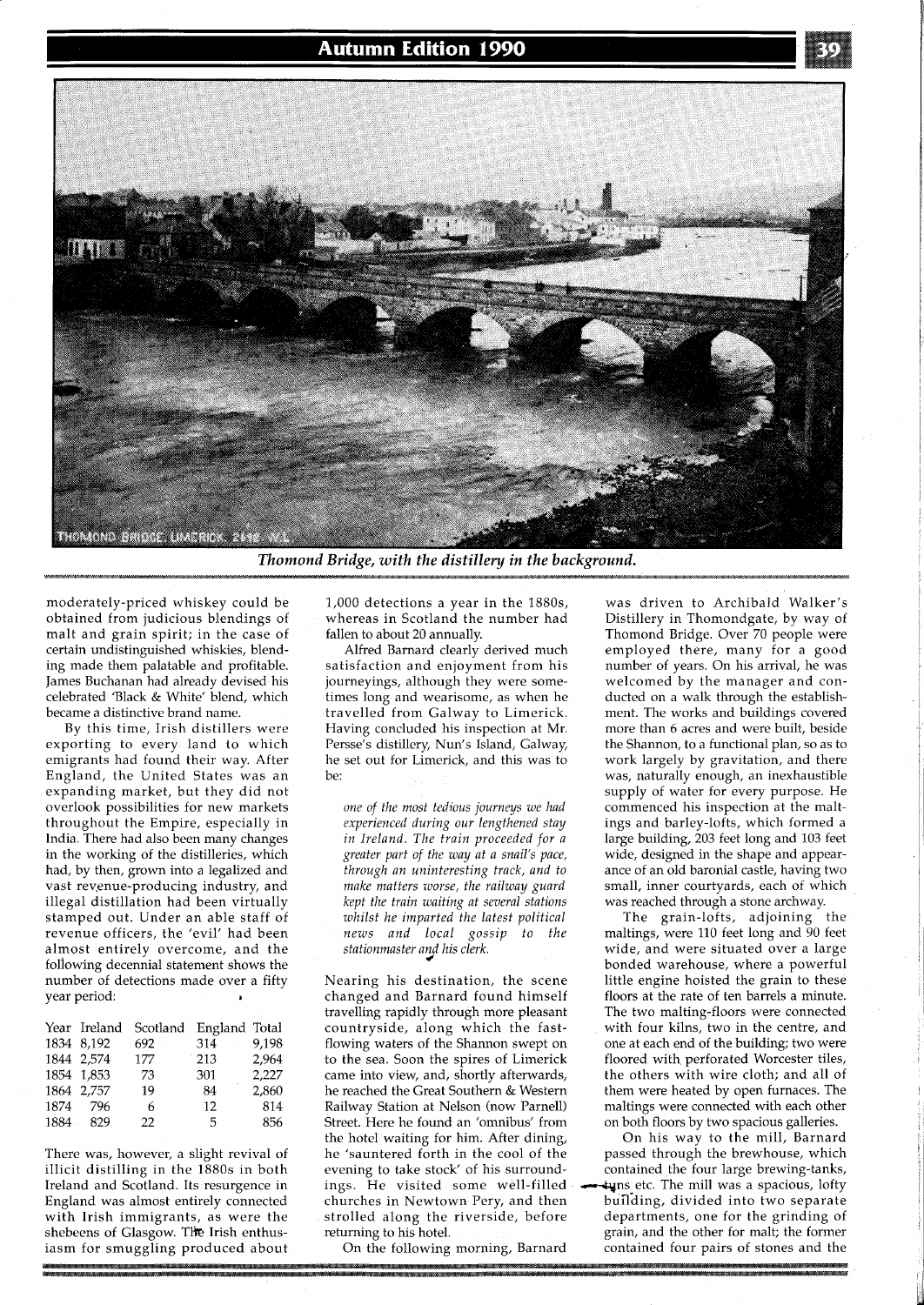latter two pairs. The engine used in the mill was one of 30 horse-power and, when necessary, could be connected with another of the same size, which drove the machinery of the distillery. In both mills, the grist (grain for grinding) and groundmalt was carried by a double set of elevators and hoppers.to the upper floors of the mill, then along a bridge into the grist-loft over the mash-house. The mash-house contained two large mashtuns, with stirring gear and drainingplates.

He then inspected the coolers, which formed a part of the roof of the mashhouse, and also the water-tanks, placed on the roofs of the adjoining buildings, at a higher altitude to the refrigerators. At the suggestion of his guide, he climbed on to a platform elevated over the tanks, where he had a splendid view of the Clare Hills, the counties of Limerick and Tipperary, the windings of the River Shannon, King John's Castle, then being used as a barracks, and King's Island, on the opposite side of the river, where a party of cavalry were exercising that day. Returning to the main building, he came to the cooling-room, which contained four refrigerators. He also checked the pump-room and the worm-tub of the wash stills, which contained nine copper coils.

Alfred Barnard next inspected the fire-fighting equipment. Six years before, a serious fire had broken out in one of the spirit-safes of the distillery, which interrupted distilling for a week and caused about £2,000 worth of damage. The *Limerick Chronicle,* in its edition of 31 January, 1880, carried this colourful account of the fire and the successful efforts of the three city fire brigades to bring it under control:

*On Thursday evening, a few minutes after six o'clock, a fire, which for a considerable time assumed an aspect of a most portentous character, broke out in one of the spirit-safes of the Distillery of Messrs. Archibald Walker and Company, Thomondgate. The origin of the fire was of the most accidental nature, and no blame whatsoever can be attached to any of the employees of the concern. It would appear that the non-condensed spiritvapour suddenly ignited, the flame immediately spreading to the various inflammable materials around. In a few minutes the entire of that portion of the premises was in a sheet of flame, and as the burning building was in immediate contiguity with the extensive spirit vaults, and explosion for a time seemed to be almost imminent. Had this taken place the entire building must have been entirely destroyed. Upon the ringing of the Distillery alarm bell a large but extremely orderly crowd collected in the neighbourhood of the burning premises. Without loss of time messengers were*   $dispatched$  to the several engine stations *for assistance. At 7 o'clock the Corporation fire 2kgine under Inspector Forrest with his men in full uniform* 

## **The Old Limerick Journal**



**Bar mirror advertising Limerick Distillery.** 



*'The whiskey made in this distillery is of good reputation and full-bodied and is said to possess rapidly maturing qualities'.* 

arrived upon the scene. Five minutes and completely got under control, and by and the subsequent to this, the Merchants' Fire all eleven it was altogether extinguished. To *subsequent to this, the Merchants' Fire eleven it was altogether extinguished. TO Brigade came up in dashing style, the engine being drawn by two fine horses* ... *Accompanying it were the full brigade of exhibited undoubted proofs, both of the Volunteers, comprising eleven members, attired in brazen helmets, and convey but a partial encomium upon appointments perfect. Their admirable their services* ... *indeed, the admirable organisation elicited universal admiration services rendered by the brigade, and to from the assemblage* ... *It being* ... *the their magnificent engine, may be*  maiden essay of the brigade at an actual attribution assession to the speed the conflagration, speculation was rife as to anti*conflagration, speculation was rife as to flames. the manner in which it would perform its devoir. The West of England engine* **During his visit, Barnard was impressed** *arrive on the scene* ... *About ten o'clock it*<br>became apparent that the fire had been

*engine being drawn by two fine horses* ... *composed the Merchants' Fire Brigade* 

*which for many years past has done such*  $\sim$  with the safety precautions. The fire-good work for the citizens, was the last to fighting equipment was the most modern fighting equipment was the most modern<br>of its kind – fire-cocks and hoses were distributed throughout the distillery and